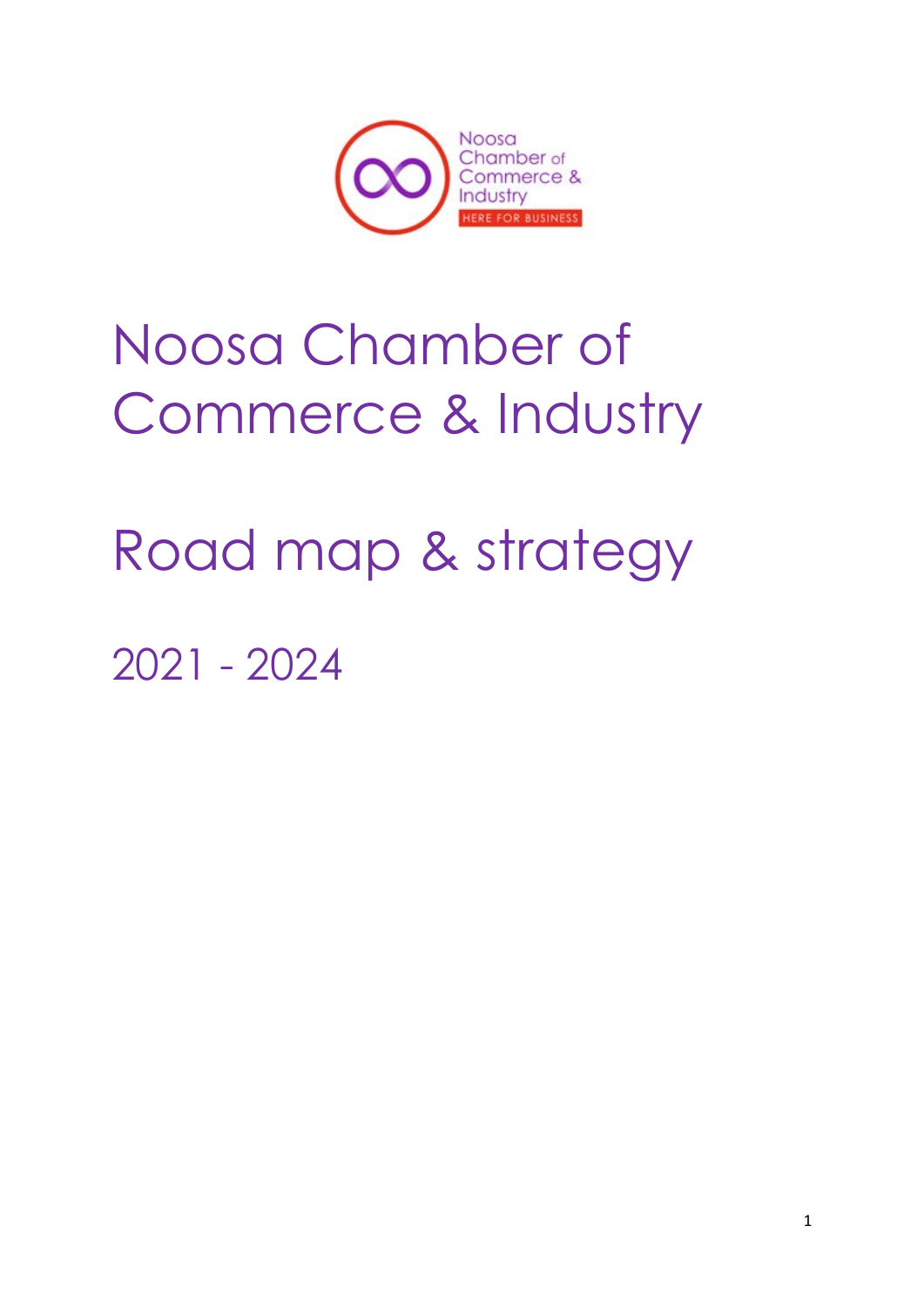# **Contents**

| Introduction                                             | Page 3  |
|----------------------------------------------------------|---------|
| Visioning end goal                                       | Page 4  |
| Redefining the Noosa Chamber                             | Page 5  |
| <b>Our Vision &amp; Values</b>                           | Page 6  |
| Where we fit – our stakeholders                          | Page 7  |
| <b>SWOT Analysis</b>                                     | Page 8  |
| Our environment                                          | Page 9  |
| Strategic pillars                                        | Page 11 |
| Pillar 1: Get the Foundations Right                      | Page 12 |
| Pillar 2: Membership Focus<br>& Business Engagement      | Page 13 |
| Pillar 3: Earning a seat at the table                    | Page 14 |
| Pillar 4: Building the brand                             | Page 15 |
| Pillar 5: Noosa climate of ideas,<br>incubation & growth | Page 16 |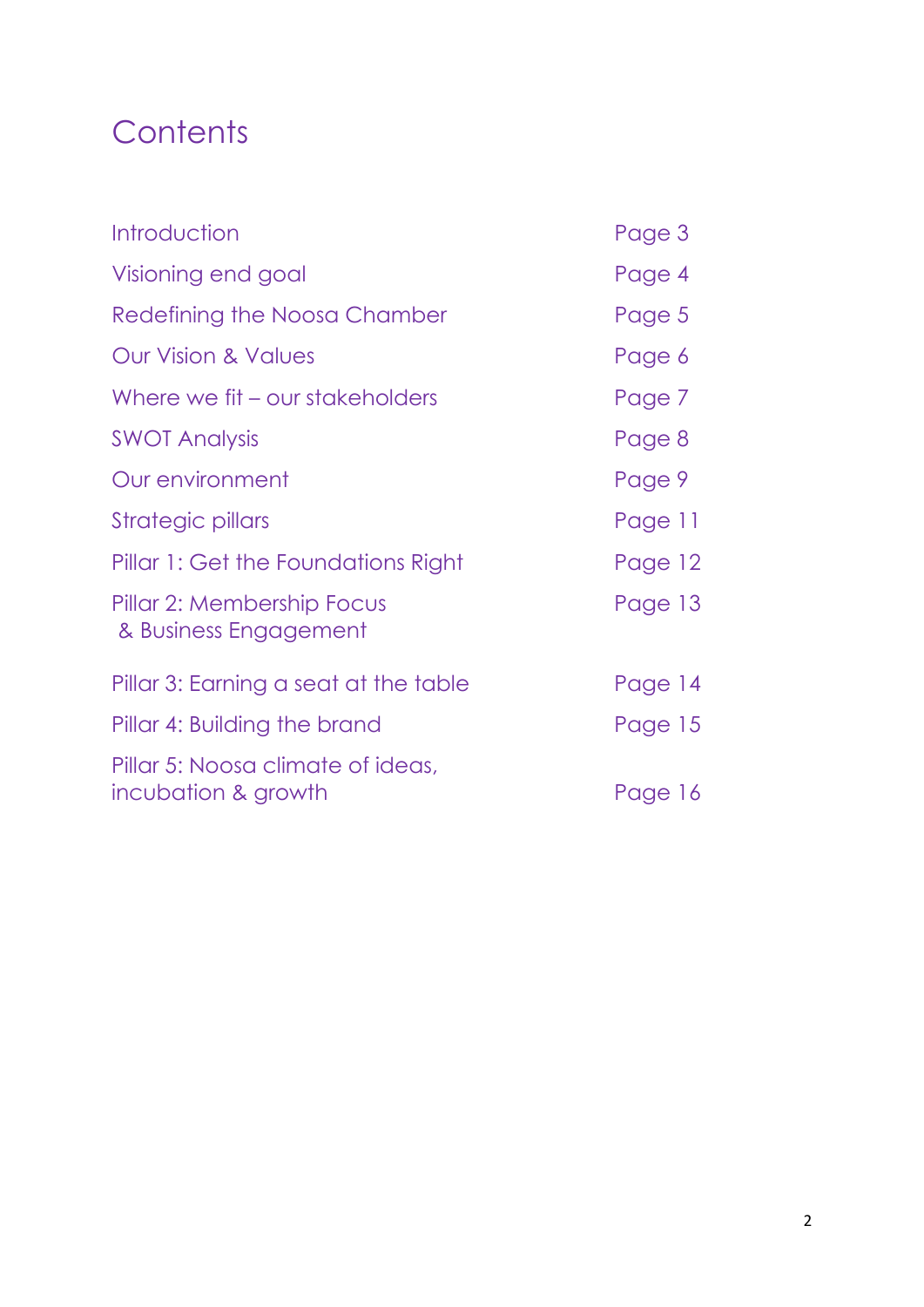### Introduction

The purpose of this road map to the future strategy and implementation plan is to redefine and deliver what the Noosa Chamber of Commerce and Industry stands for, where it fits and how it can be effective to benefit business and the community.

It is designed to have both a big picture lens, to encompass and influence longer range visions and policies to shape and drive Noosa business potential, but just as important, is the lens of practical, credible, relevant value that needs to be applied to actions to ensure beneficial outcomes to existing and potential members.

Noosa Chamber of Commerce and Industry aims to be considered the peak business group for the Noosa region by stakeholders. But there is work to do to win respect, trust and to create an apolitical approach towards unified business representation and growth. This strategy focuses on delivery of clear, consistent, measurable messaging and actions.

There has never been a more critical time for Noosa stakeholders to work together towards sustainable economic, social, and environmental outcomes. For the Chamber to be perceived as relevant in today's challenging environment, there needs to be change. The current committee recognises the need for change and is committed to an inclusive, collaborative approach where actions are favoured over words. To demonstrate leadership, without talking about leading.

That is not to say that telling the Chamber story is not important – it is. But the focus of those stories can't be the same outdated messages from the past. For example, the Chamber must look beyond the traditional networking focus, particularly in this climate, when many of their small business members may struggle to attend. This new look Chamber will instead build a close network of other business associations and identify and demonstrate real value by sharing tangible examples of outcomes they bring to the business community, how they represent and advocate for the community's needs and how that translates to community benefits. This moves them up the value scale with key stakeholders, from relevant to vital.

### Methodology

On one-on-one interview with Acting Committee President, Ralph Rogers provided detailed background, aspirations, and ambitions to deliver a more sustainable, equitable Noosa with practical solutions to bridge infrastructure and service gaps through a range of initiatives including private/public partnerships. A survey including a series of 'homework questions' for the Chamber of Commerce Committee was used to establish context and identify opportunities, barriers and key issues prior to strategic team workshop session. (See Appendix 1)

The interactive session included exercises and group discussion on the following:

- Vision & goals what's in/what's out
- Objectives & core business
- Stakeholder mapping & key target markets where does Chamber 'fit'
- SWOT
- Roadmap for the future:
	- Identity & positioning point of difference from other groups
	- Engagement & networking
	- Reporting and governance
	- Practical priorities, outcomes, funding & resources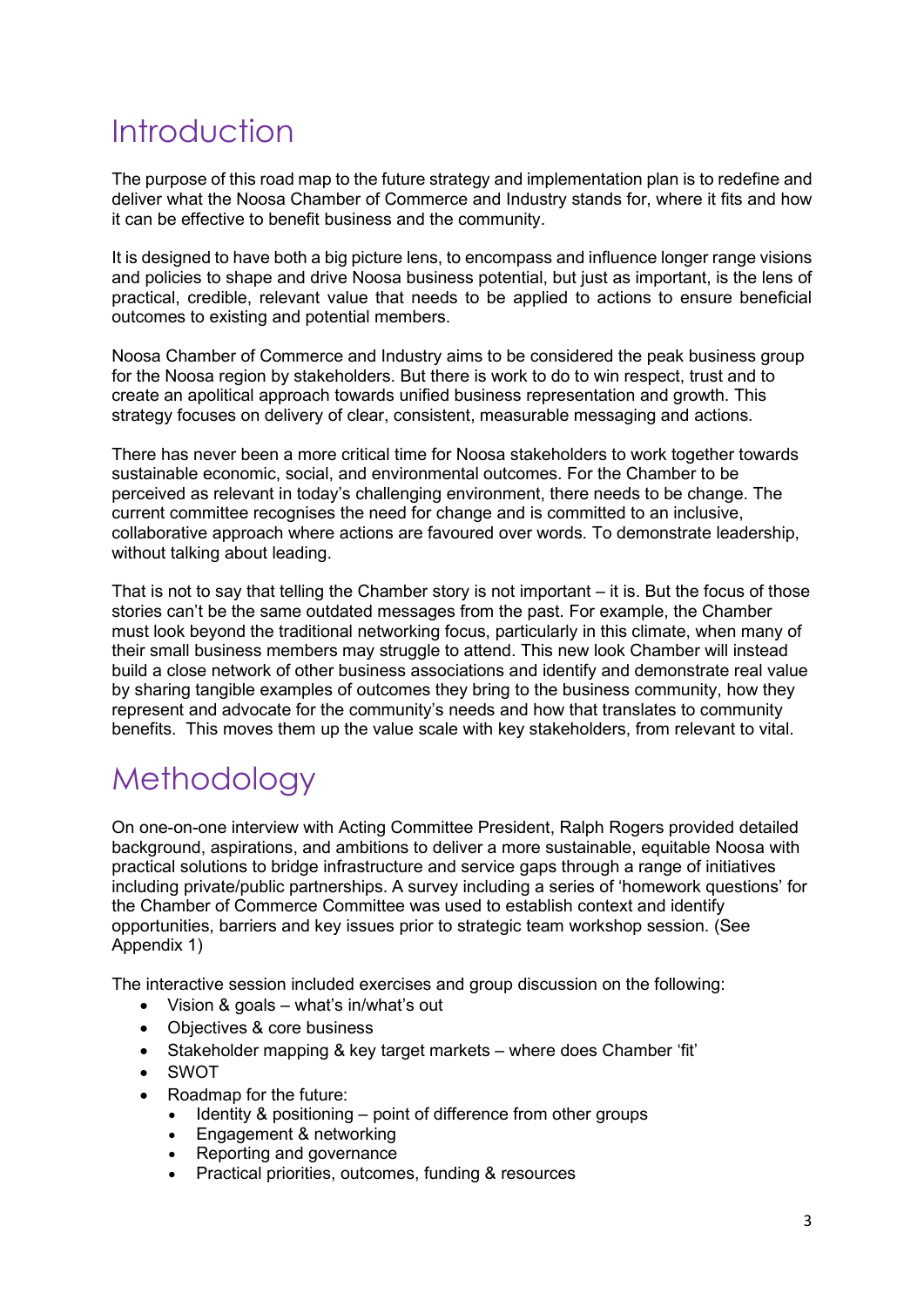# Visioning the end goal

From the workshop session, participants were asked to vision the desired goal for the Noosa Chamber – the below diagram represents the collective desired goal:



The group was then asked to consider definitions, core roles & motivations…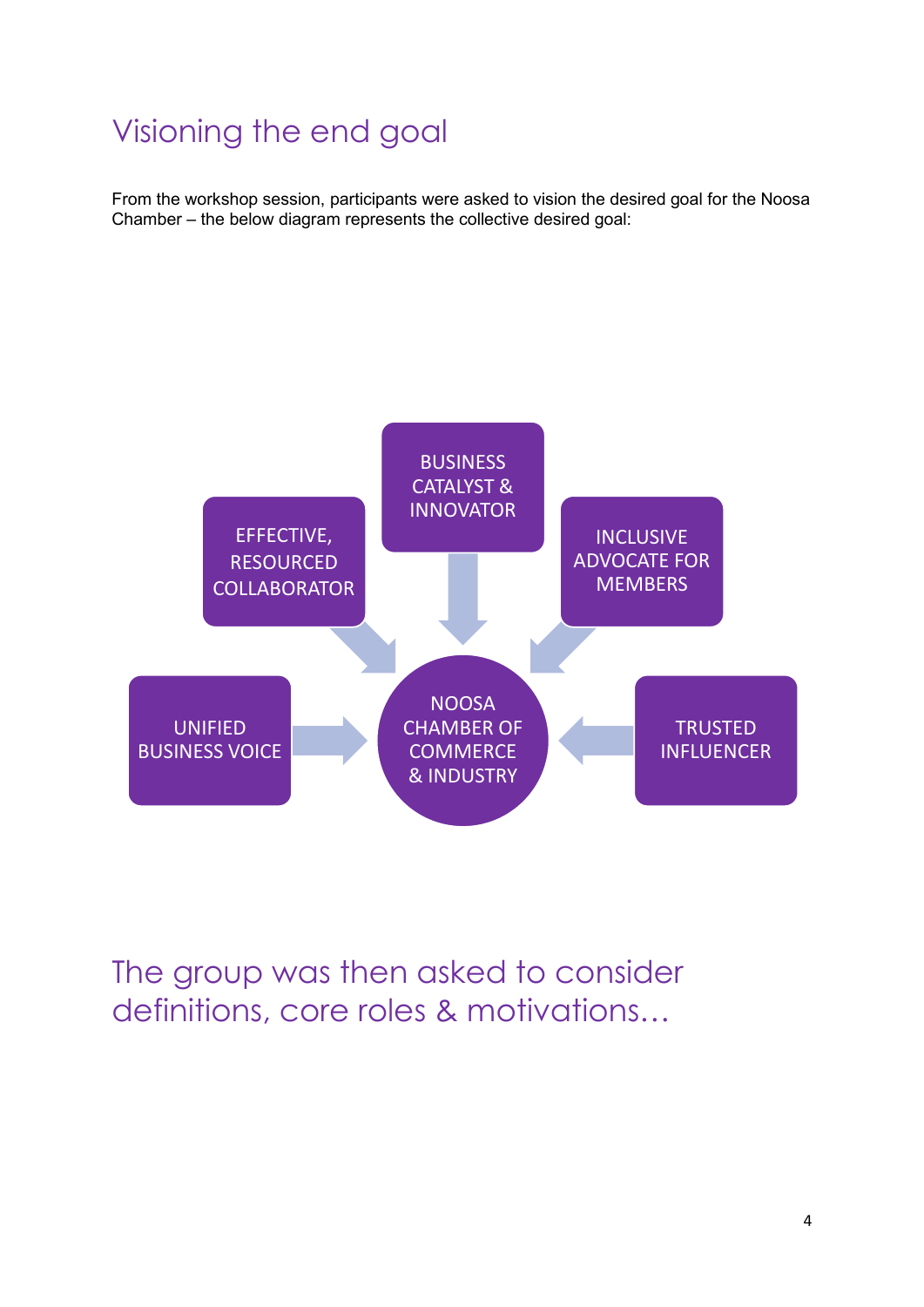# Redefining the Noosa Chamber of Commerce Who we are & why?



• We are a Noosa **community of local people**  working together to grow & prosper

- When local business<br>prospers
- *Together with our partners we...*
- Help business start-up, grow up, grow strong
- Attract new business
- Engage, connect & communicate
- Advocate & collaborate
- Cultivate the future
- An informed resource for Council & **Government**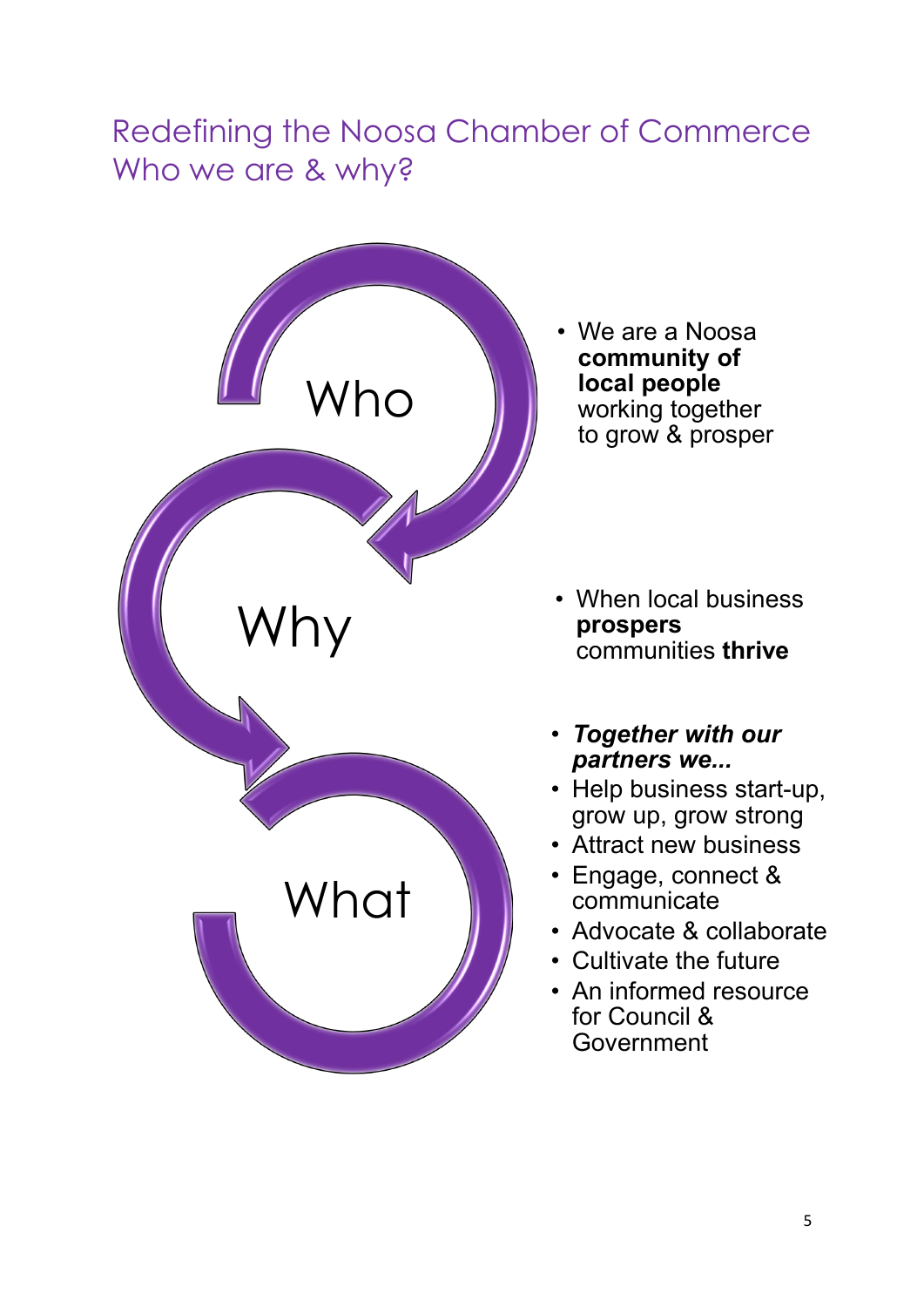### Our Vision & Values



Our mission

*To advocate, drive & ignite sustainable business excellence in Noosa through evidence & actions*

Our vision

*For Noosa to be the best place to live & do business*



Our values

|                        | • Members first – support & advocacy              |  |  |  |
|------------------------|---------------------------------------------------|--|--|--|
| <b>FOCUS</b>           | Value driven                                      |  |  |  |
|                        | Action based to benefit members & community       |  |  |  |
|                        | We succeed together – one wins we all win         |  |  |  |
| <b>COLLABORATION</b>   | <b>Success is better shared</b>                   |  |  |  |
|                        | Not a competition, a commitment to                |  |  |  |
|                        | partnerships                                      |  |  |  |
| <b>INTEGRITY &amp;</b> | • Transparent                                     |  |  |  |
| <b>TRUST</b>           | <b>Apolitical</b>                                 |  |  |  |
|                        | Evidence based position & policy<br>$\bullet$     |  |  |  |
| <b>INCLUSIVE</b>       | <b>Building stronger business &amp; community</b> |  |  |  |
|                        | through diversity & inclusiveness                 |  |  |  |
| <b>INNOVATION</b>      | • Champion innovative thinking & the              |  |  |  |
|                        | entrepreneurial community                         |  |  |  |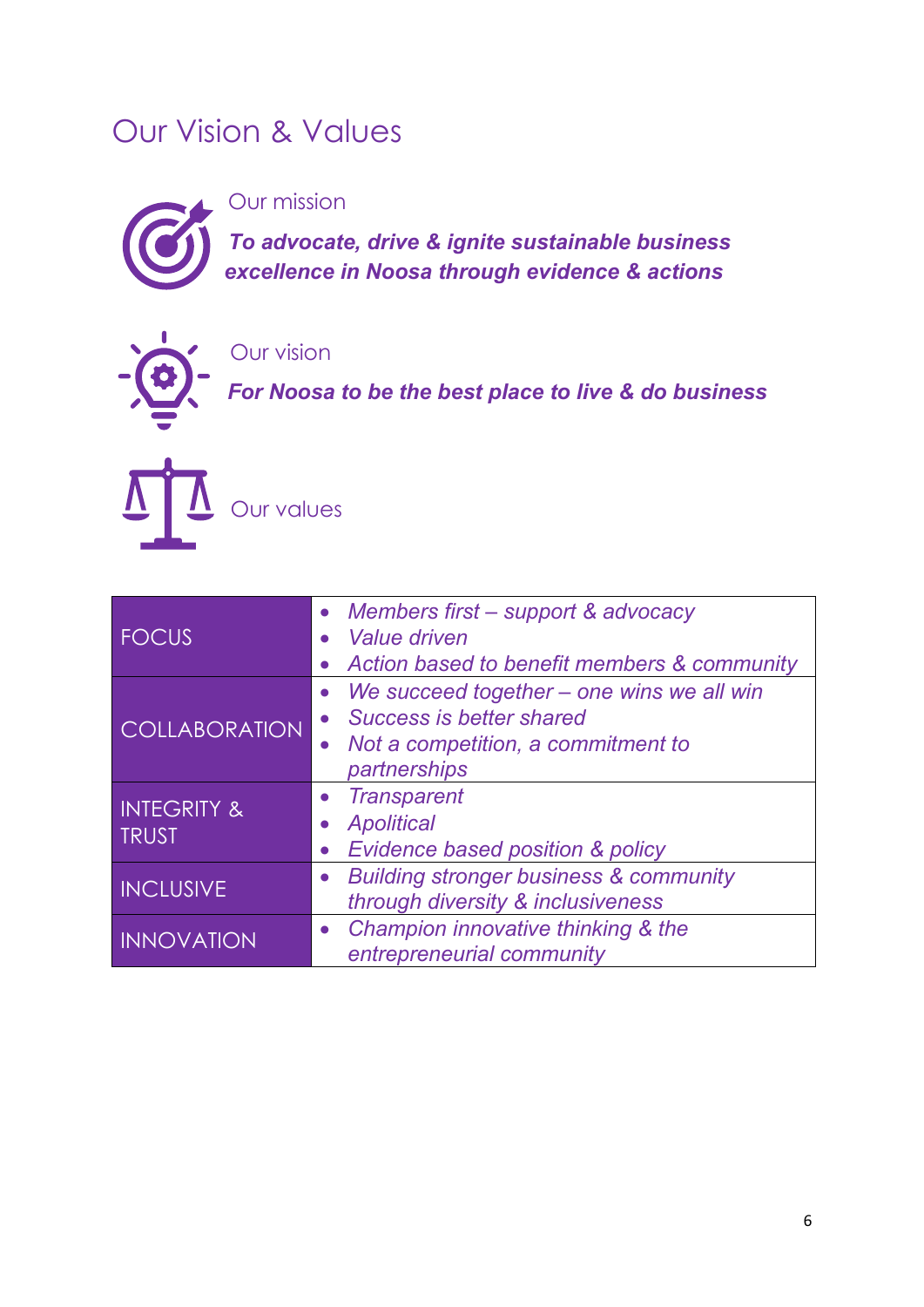### Where we fit - our key stakeholders



It was important to the group that the role and importance of other local chambers and business associations be acknowledged in the strategy, along with key stakeholders. A 'one voice' approach to a sustainable Noosa business climate is an inclusive and collaborative journey, and is more about agreed values, directions & aspirations than who is doing the talking.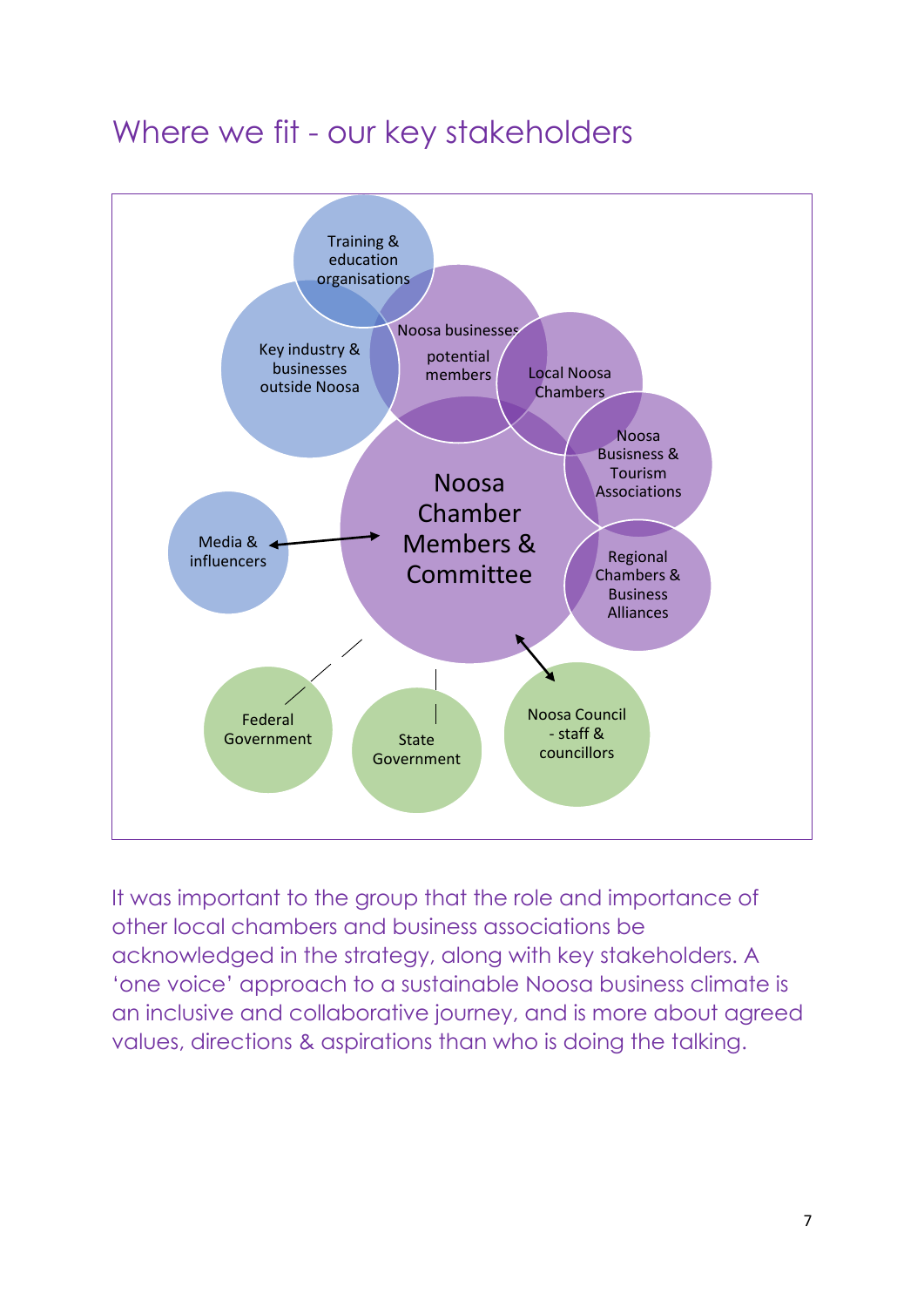# SWOT - Situation Analysis

| <b>Strengths</b>                                                                                                                                                                                                                                                                                                                                                                                                                                                                                                                                                                                                                                                                                                                                              | Weaknesses                                                                                                                                                                                                                                                                                                                                                                                                                                                                                                                                                                                                                                                        |
|---------------------------------------------------------------------------------------------------------------------------------------------------------------------------------------------------------------------------------------------------------------------------------------------------------------------------------------------------------------------------------------------------------------------------------------------------------------------------------------------------------------------------------------------------------------------------------------------------------------------------------------------------------------------------------------------------------------------------------------------------------------|-------------------------------------------------------------------------------------------------------------------------------------------------------------------------------------------------------------------------------------------------------------------------------------------------------------------------------------------------------------------------------------------------------------------------------------------------------------------------------------------------------------------------------------------------------------------------------------------------------------------------------------------------------------------|
| Overarching strength & awareness of<br>$\bullet$<br>'chamber' brand (CCIQ)<br>New, passionate, skilled Committee<br>$\bullet$<br>with individual track records & networks<br>New plan<br>$\bullet$<br>No debt<br>$\bullet$<br>Growing relationships & networks<br>$\bullet$<br>Relationships with key stakeholders<br>$\bullet$<br>Broad representation of sectors on<br>$\bullet$<br>committee<br>Resource back up from CCIQ                                                                                                                                                                                                                                                                                                                                 | Reactive not proactive<br>$\bullet$<br>No clear plan<br>$\bullet$<br>Lack of member intel & understanding<br>$\bullet$<br>Public perception - lack of trust<br>$\bullet$<br>Resources (funding/people)<br>$\bullet$<br>Reliance on volunteers<br>$\bullet$<br>Historical lack of clarity, consistency &<br>$\bullet$<br>results<br>Lack of digital, social, marketing support<br>$\bullet$<br>Lack of credible /united share of voice<br>$\bullet$<br>Strength of relationships - ability to<br>$\bullet$<br>influence policy<br>Member relationship management<br>$\bullet$<br>Outdated constitution                                                             |
| Opportunities                                                                                                                                                                                                                                                                                                                                                                                                                                                                                                                                                                                                                                                                                                                                                 | <b>Threats</b>                                                                                                                                                                                                                                                                                                                                                                                                                                                                                                                                                                                                                                                    |
| Team, collaborative focus collective<br>$\bullet$<br>cohesion from 'one voice' approach<br>Fresh start - clean slate<br>$\bullet$<br>Evidence based approach use real data<br>$\bullet$<br>to benefit & influence policy<br>Members - growth & engagement -<br>$\bullet$<br>meaningful networking & events<br>Stakeholder engagement - 'learn &<br>$\bullet$<br>listen' approach<br>New strategic plan<br>$\bullet$<br>Brand & social media<br>$\bullet$<br>Small business collaboration to<br>$\bullet$<br>compete with scale & shared<br>knowledge<br>Rebalance economy - new markets,<br>$\bullet$<br>industry, jobs, workshops, education<br>Strategic partnerships<br>$\bullet$<br>New pathways including youth<br>Enduring legacy beyond current people | Number of businesses in Noosa<br>$\bullet$<br>Sector diversity - over-reliance on some<br>$\bullet$<br>sectors<br>Underestimation of tourism sector value<br>$\bullet$<br>Affordable housing for workers<br>$\bullet$<br>Strategy & actions based on anecdotal<br>$\bullet$<br>direction<br>Personal agendas and politics<br>$\bullet$<br>Town plan & policies stifle growth &<br>$\bullet$<br>opportunity<br>Covid - economic downturn<br>$\bullet$<br>Share of voice/competition from louder,<br>$\bullet$<br>more resourced organisations<br>Under employment<br>$\bullet$<br>Lack of funding to deliver significant<br>$\bullet$<br>outcomes and quality work |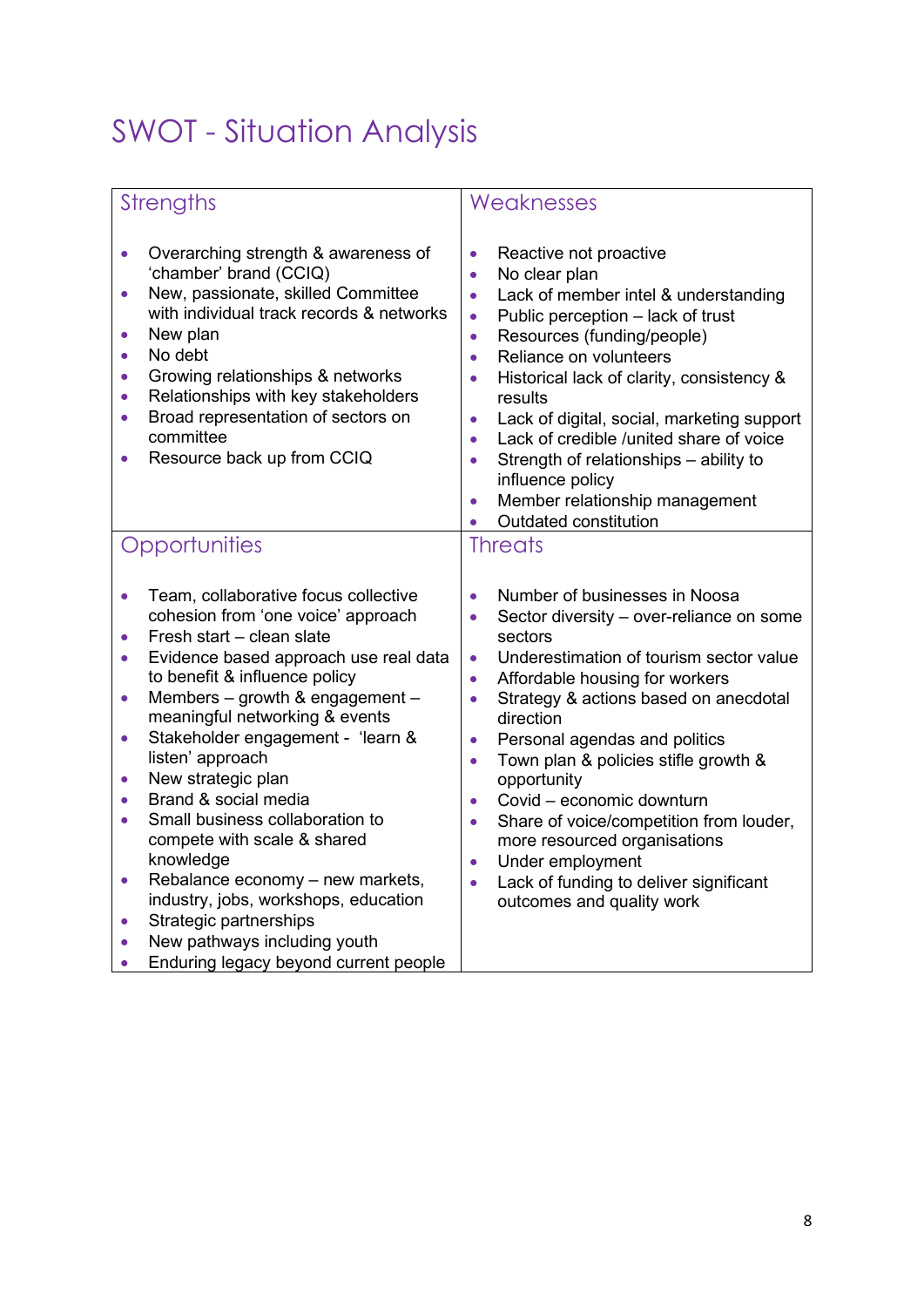# Our environment

### Current trends

#### Local market

In 2020 Noosa Council's economic profile listed just under half (25,302) of Noosa Shire's 56,587 residents as employed, with 24,286 of those jobs considered local. The ongoing fallout from the Covid pandemic could see these figures fluctuate.

According to the Noosa Council website the Noosa economy reflects many national trends such as an ageing population and growth in the health care and social services, professional, scientific, and technical services. Noosa's economy relies significantly on the tourism, retail and construction sectors and is home to approximately 7,263 mainly small and micro businesses. A more diversified industry base, geared more towards knowledge-based sectors such as healthcare and wellness, digital economy, environmental industries, rural enterprise, creative industries, and professional services, are recognised by Council as priority industry sectors of competitive advantage that will support economic growth and provide employment opportunities.

The LEP indicates a desire by Council to strive to a more diversified economy and identifies effective land use planning; enterprise support; essential infrastructure; skilled and connected businesses and implementation; and monitoring and reporting as key themes to achieve diversification. A range of very successful entrepreneurs and skilled businesspeople also call Noosa home. Attracting and retaining people with the skills and talent to deliver to these goals along with creating and sustaining collaborative alliances and networks is integral to success.

According to Noosa Council's Economic Profile and Economic Development Plan to inform and assist business and industry decision making:

- Noosa has an ageing population. In 2011 the median age for the Shire was 46 years compared to 38 and 36 years in South-East Queensland and the State respectively.
- Three of the top five employment sectors focus primarily on providing for residents, and tourism driven industries. They are retail, accommodation & foods services, and construction. The retail and accommodation and food services sectors also offer the lowest wages, and this, combined with high proportion of part-time work in the region, sees Noosa Shire report a median household income below that of the SEQ Region and the State.
- Noosa Shire has an unemployment rate of 7.3% (prior to Covid) and significant underemployment, particularly among youth (cited in 2015 by Sandy Bolton as potentially as high at 49%) and lower than average household income.
- Noosa Shire Council's Gross Regional Product is estimated at \$3.00 billion in the 2020 economic profile which represents 0.8% of the state's GSP (Gross State Product). Prior to Covid, this was growing at a rate of around 2.5% per annum (LEP) up from around \$2.6 billion in 2013-14.

#### The Chamber's role - transitioning to a, diversified, innovative future

For Noosa to realise economic diversification and sustainable growth in knowledge-based industries – innovation, change and investment is needed. A unified, collaborative approach will be needed to encourage and enable new sector investment in Noosa.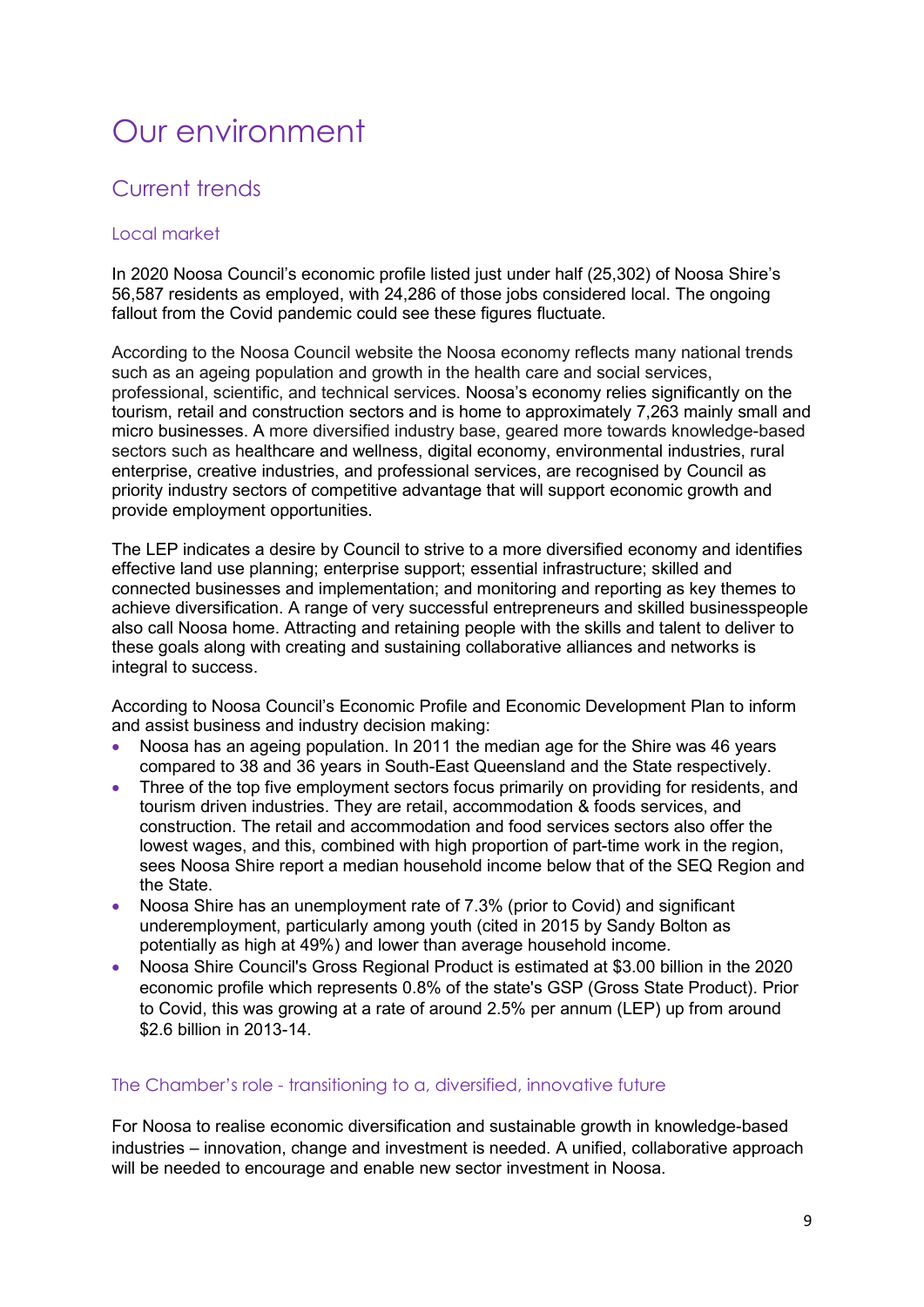In 2020, Daily Mail Australia cited University of Newcastle's Centre of Full Employment and Equity's identification of Noosa as particularly vulnerable to economic downturn - 'Noosa, an exclusive resort town north of Brisbane, was listed as a 'red alert - high risk' area for employment vulnerability - even more so than other parts of the Sunshine Coast.

The Noosa Chamber of Commerce and Industry has a key role to work in partnership with Council, industry and business groups, businesses, and other key stakeholders to drive, support and advocate for economic diversification through a collaborative, unified approach towards attraction and retention of key talent, businesses and institutions, training, capacity, and skills development along with evidence based data to inform and support policies and practices from all levels of government and industry. Council's LEP cites the importance of business assistance and that it has never been higher. The Chamber with its network and real-time business skill set could play a valuable role as a conduit between Council, Government and business by distilling information so it is easy to understand, practical and accessible. According to the Regional Australia Institute, across regional Australia there is an emergence of start-ups, business accelerators, co-working spaces, and entrepreneurial hot spots. Much of this activity is occurring in areas less connected to traditional R&D institutions. A university or other R&D presence remains a real innovation asset for any community, but a modern economy it is the ecosystem around that capability – the region's entrepreneurs, business start-ups and the strength of their connections to the R&D presence – that will drive the economic outcomes from innovation.

The below diagram shows how Noosa, and the Sunshine Coast are ranked on the updated Insight Innovation index which enables Australian communities to benchmark their innovation performance on eight foundations of innovation.

| Noosa QLD (LGA)                                                 |   | <b>Sunshine Coast QLD (LGA)</b>                                    |  |
|-----------------------------------------------------------------|---|--------------------------------------------------------------------|--|
| <b>COMPARE REGION</b>                                           |   | <b>COMPARE REGION</b>                                              |  |
| DOWNLOAD DATA (PREMIUM SUBSCRIBERS)                             | U | DOWNLOAD DATA (PREMIUM SUBSCRIBERS)                                |  |
| Institutional<br>9<br>嚻<br>Foundations                          |   | Institutional<br>$5\phantom{.0}$<br>嚻<br>Foundations               |  |
| r<br>Technological<br>3 <sup>1</sup><br>Readiness               | + | ጦ<br>Technological<br>$\overline{\mathbf{3}}$<br>Readiness         |  |
| Infrastructure &<br>5 <sub>1</sub><br><b>Essential Services</b> |   | Infrastructure &<br>呉<br>$\mathbf{3}$<br><b>Essential Services</b> |  |
| <b>Business</b><br>2<br>ದಿ<br>Sophistication                    |   | <b>Business</b><br>$\boxed{2}$<br>{ <u>O</u><br>Sophistication     |  |
| Economic<br>6<br>Fundamentals                                   | ÷ | Economic<br>$\boxed{3}$<br>Fundamentals                            |  |
| 88<br>9<br>Natural Resources                                    | ÷ | 88<br>$\bf{8}$<br>Natural Resources                                |  |
| 2 <sup>1</sup><br>Human Capital                                 |   | $\overline{2}$<br>Human Capital                                    |  |
| 4<br>83<br>Demography                                           |   | $\overline{2}$<br>88<br>Demography                                 |  |
| Labour Market<br>6<br>$\mathcal{N}$<br>Efficiency               |   | Labour Market<br>6<br>$\mathcal{N}$<br>Efficiency                  |  |
| $\overline{2}$<br>Innovation                                    |   | $\overline{2}$<br>Innovation                                       |  |

#### Noosa's scorecard as ranked by others diversifying economy and innovative culture

#### Why does innovation matter to Noosa?

As Council mentions in its LEP, the goal is to move towards an economy shaped around knowledge and service products with a focus on exports. The Regional Australia report cites 'our ability to compete internationally will depend largely on our collective capacity to innovate… Innovation will be the major driver of any productivity growth.' This presents both significant challenges and opportunities for Noosa and evidenced based data to inform strategies and actions will be critical.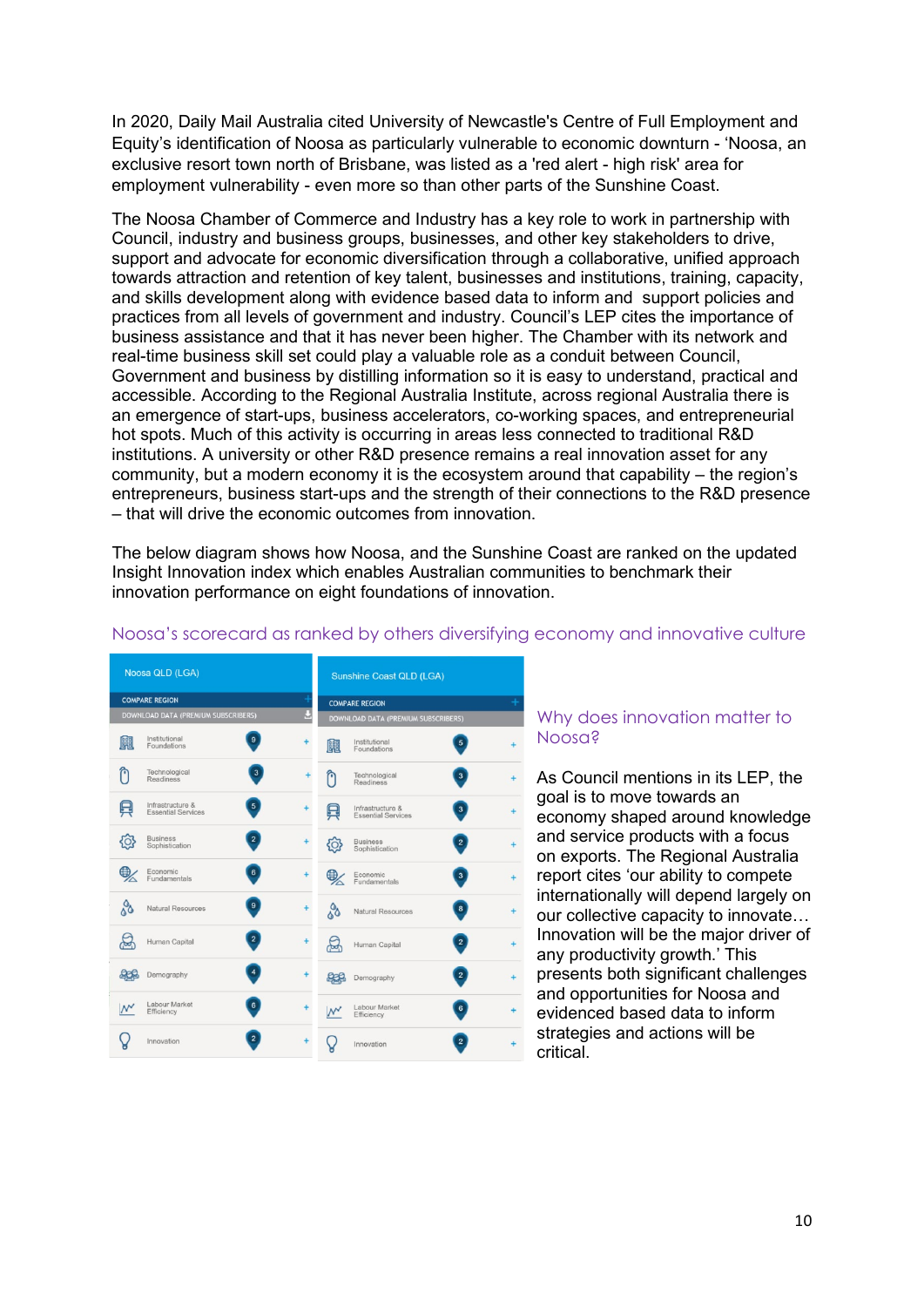# Our five strategic pillars

To achieve the visons and goals to 2024 and beyond, five strategic priorities and solutions are recommended in this plan and discussed in more detail on the following pages.

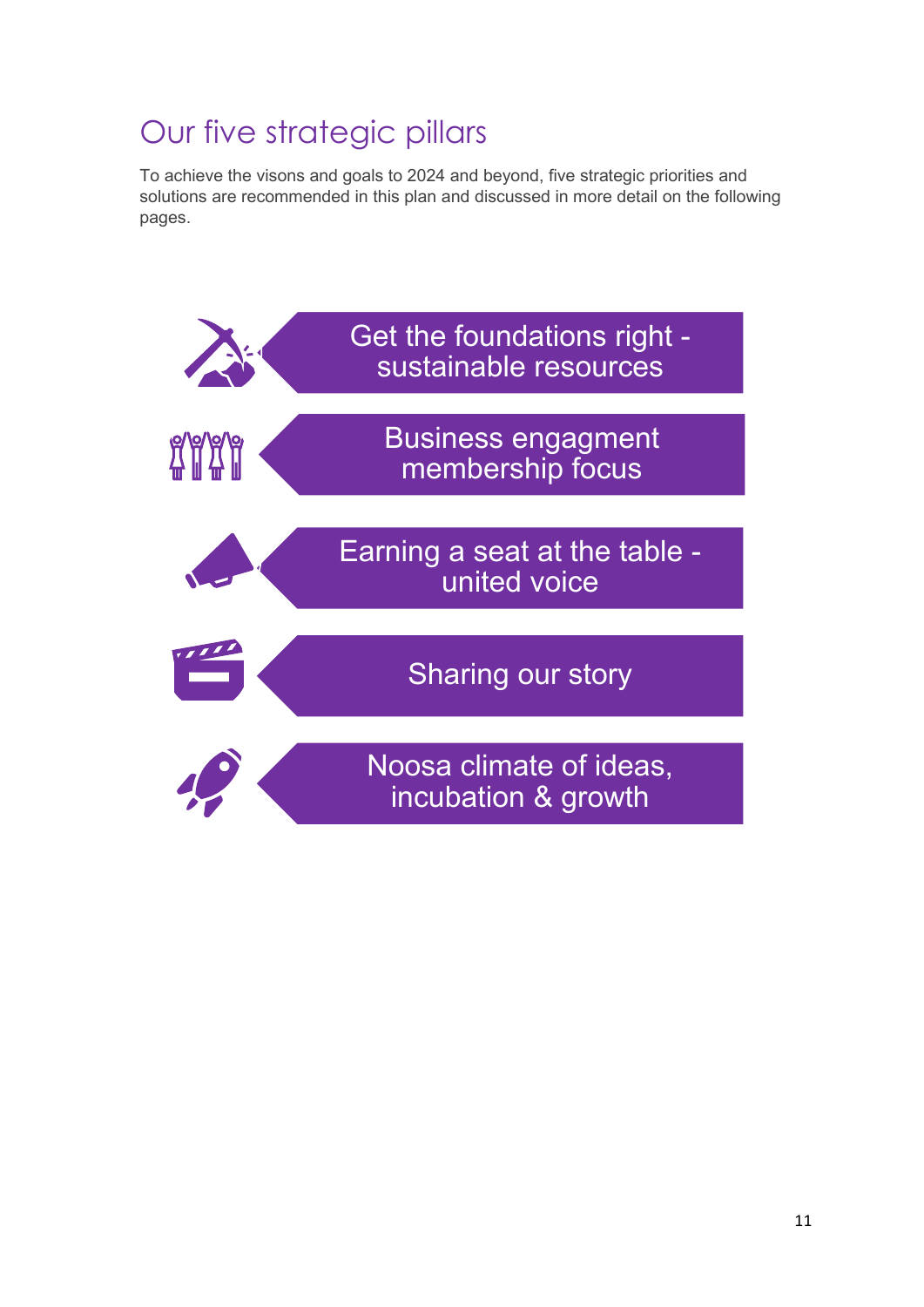### **Pillar 1: Get the Foundations Right – sustainable resources**

A need for a more cohesive, inclusive, credible, and action-based Chamber of Commerce, capable of uniting, representing, and advocating on behalf of Noosa business is the key motivation for a sustainable operating structure. If the Chamber can build on its foundation of new Committee experience, networks, and commitment to a fresh start, through an agreed strategic action plan, it will have the basis to attract funding for human resources and an operating budget to deliver member value. The priority is to develop a sustainably resourced operating structure for the Chamber, beyond volunteers, to deliver the actions and maximise the return on investment and flow on benefits to members.

| <b>Objective</b>                                                                                                                 | <b>Strategy</b>                                                                                                                                                                                                                                                                                           | <b>Actions</b>                                                                                                                                                                                                                                                                                                                                                                                                                                                                                                                                                                                                                                                                                                                                                                                                                                                                                                                                             | <b>KPI</b>                                                                                                      |
|----------------------------------------------------------------------------------------------------------------------------------|-----------------------------------------------------------------------------------------------------------------------------------------------------------------------------------------------------------------------------------------------------------------------------------------------------------|------------------------------------------------------------------------------------------------------------------------------------------------------------------------------------------------------------------------------------------------------------------------------------------------------------------------------------------------------------------------------------------------------------------------------------------------------------------------------------------------------------------------------------------------------------------------------------------------------------------------------------------------------------------------------------------------------------------------------------------------------------------------------------------------------------------------------------------------------------------------------------------------------------------------------------------------------------|-----------------------------------------------------------------------------------------------------------------|
| To develop &<br>deliver a<br>sustainable<br>operating model &<br>structure for the<br>Noosa Chamber<br>of Commerce &<br>Industry | Develop & share strategic<br>action plan, vision, and key<br>performance indicators to<br>enable the procurement of<br>funding and resources<br>needed to deliver to the<br>plan                                                                                                                          | Agree strategic plan<br>Develop & agree operating structure<br>$\overline{\phantom{0}}$<br>& key staff positions /roles based on<br>priority actions e.g., Membership &<br>Admin, Marketing, Events & social<br>media, Research/Grants<br>Develop presentation of key pillars &<br>'hero' actions to launch at AGM                                                                                                                                                                                                                                                                                                                                                                                                                                                                                                                                                                                                                                         | Strategic plan<br>& actions<br>endorsed<br>Operating<br>model agreed<br>& position<br>descriptions<br>developed |
| To build trust &<br>influence                                                                                                    | To build trust, credibility &<br>confidence with three tiers<br>of government and key<br>stakeholders in the<br>Chamber's ability and<br>commitment to deliver the<br>plan & be worthy of their<br>investment                                                                                             | Issues management/ policy<br>developed for top 10 issues &<br>matched to key influencers & their<br>needs/agendas<br>Develop briefing & communication<br>channels & forums for key team                                                                                                                                                                                                                                                                                                                                                                                                                                                                                                                                                                                                                                                                                                                                                                    | Funding<br>streams<br>identified &<br>seed funding<br>established                                               |
| To increase<br>revenue streams                                                                                                   | A multi-focused approach<br>to revenue relying on<br>several streams<br>Develop a monetisation<br>strategy - assessing<br>potential value of Chamber<br>tools, events, networks &<br>business data<br>Develop 'value' beyond<br>basic membership that<br>could be a fee for service<br>or additional cost | <b>Review successful Chamber</b><br>membership models & value<br>propositions<br>Proposed tiered membership model<br>& value levels which could include<br>additional pay for access and or<br>benefits e.g. tailored data (beyond<br>basic expected information), social &<br>digital advertising & promotion<br>across platforms (when established),<br>strategic advisory/mentoring<br>sessions, workshops etc.<br>Review available grants & match to<br>-<br>Chamber plan & actions<br><b>Contract Research/Grants Writer</b><br>$\qquad \qquad \blacksquare$<br>Identify strategic partners & shared<br>value opportunities e.g., workspace<br>Based on agreed core business<br>criteria, develop fee for services e.g.<br>Identification & matching grants to<br>businesses; Grant application review<br>service; Grant writing service; Scope<br>potential for Advice & policy;<br>review/business impact assessment<br>service to key stakeholders |                                                                                                                 |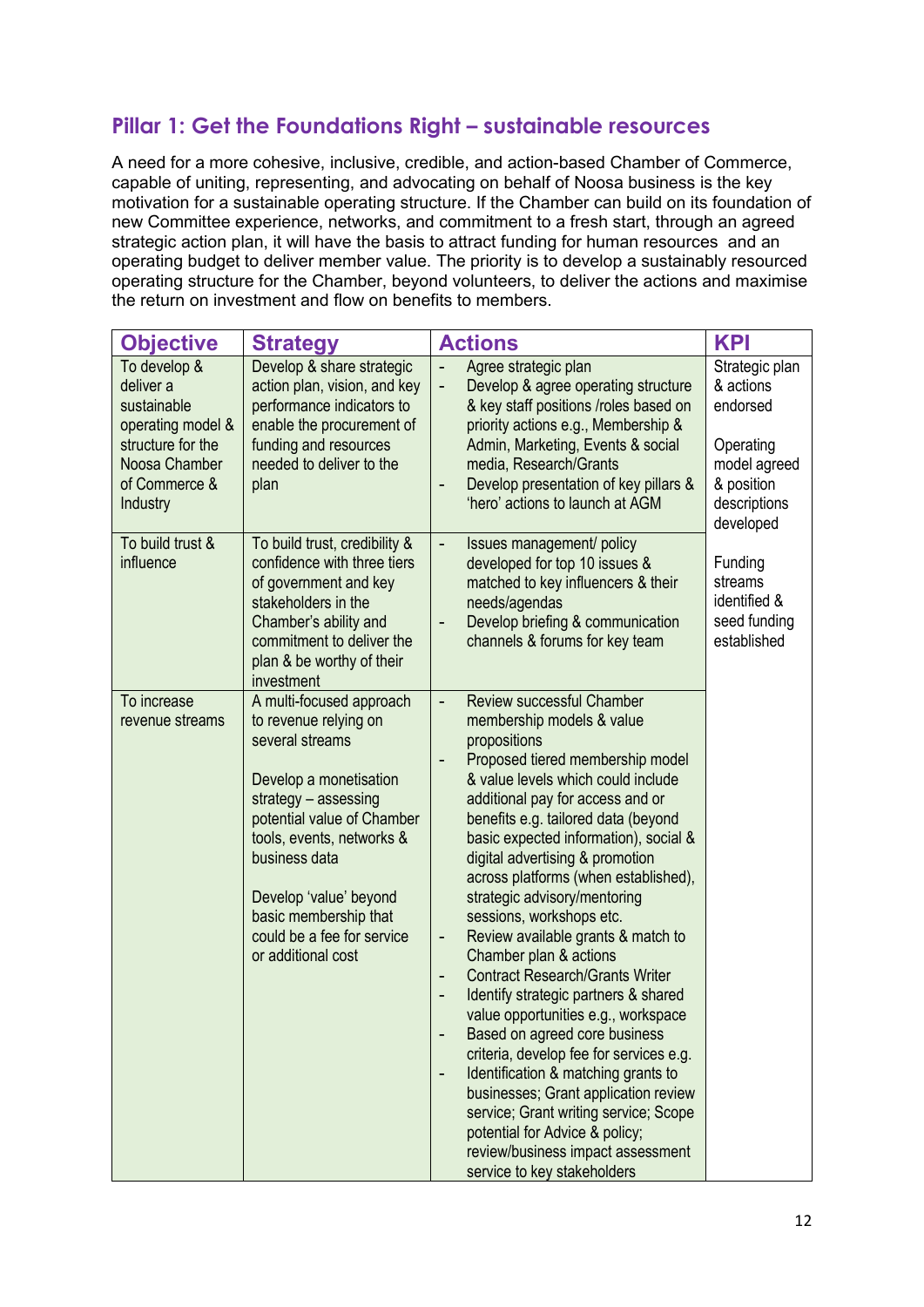### **Pillar 2: Membership Focus & Business Engagement**

Business support and engagement is critical to all areas of Chamber business – cannot realise goals and potential without it. Actions will be designed to create and deliver value to build a correlation between business success and partnership with/membership in the Chamber.

| <b>Objective</b>                                                                                | <b>Strategy</b>                                                                                                                                                                                                                                                                                                                                                                                                                                                                                                                      | <b>Actions</b>                                                                                                                                                                                                                                                                                                                                                                                                                                                                                                                                                                                                                                                                                           | <b>KPI</b>                                                                                                                                                                                                                                                                                                                                              |
|-------------------------------------------------------------------------------------------------|--------------------------------------------------------------------------------------------------------------------------------------------------------------------------------------------------------------------------------------------------------------------------------------------------------------------------------------------------------------------------------------------------------------------------------------------------------------------------------------------------------------------------------------|----------------------------------------------------------------------------------------------------------------------------------------------------------------------------------------------------------------------------------------------------------------------------------------------------------------------------------------------------------------------------------------------------------------------------------------------------------------------------------------------------------------------------------------------------------------------------------------------------------------------------------------------------------------------------------------------------------|---------------------------------------------------------------------------------------------------------------------------------------------------------------------------------------------------------------------------------------------------------------------------------------------------------------------------------------------------------|
| To engage<br>business &<br>establish<br>relevance &<br>increased value                          | Listen to members &<br>showcase strengths &<br>celebrate success<br>Be visible, relevant &<br>-<br>action based<br>Generate evidence-<br>÷,<br>based business data -<br>poll/survey business &<br>adapt/inform accordingly<br>Provide resources to<br>-<br>add value to business<br>Enhance awareness of<br>$\overline{\phantom{0}}$<br>Chamber & stakeholder<br>business resources<br>Maximize connections &<br>-<br>network to provide<br>value-added benefits<br>for members<br>Two-way dialogue<br>between Chamber &<br>business | Ensure all Committee &<br>spokespeople have key<br>messages & elevator pitch<br><b>Establish Business Needs</b><br>$\overline{\phantom{a}}$<br>& Satisfaction survey,<br>along with formal/informal<br>channels - establish<br>'Noosa Business<br><b>Barometer'</b> including topic<br>specific polls - publish<br>findings<br>Convert feedback into<br>$\overline{\phantom{a}}$<br>actions & advocacy<br>positions<br>Deliver significant events<br>$\qquad \qquad -$<br>based on feedback, tiered<br>benefits, research<br>information,<br>Customise & target<br>٠<br>information<br>Work with regional<br>-<br>partners<br>Create 'open' two-way<br>$\overline{\phantom{a}}$<br>conversation channels | Participation &<br>engagement - survey<br>responses<br>Registration at events<br>& online activities<br>Social media metrics<br>& engagement<br>Website traffic<br>Media share of voice<br>Increase membership<br>by 20% by June 2022<br>Achieve a retention<br>rate of 80% by June<br>2022<br>Member visibility &<br>promotion in external<br>channels |
| Membership<br>growth & retention<br>Develop & launch<br>impactful tools for<br>business success | Create a value proposition<br>with member benefits<br>Identify and recruit potential<br>membership<br>Share success, engage, and<br>communicate<br><b>Facilitate learning</b><br>opportunities based on<br>member & business                                                                                                                                                                                                                                                                                                         | e.g., Podcast, Q&A,<br>forums & clusters.<br>Create membership<br>$\overline{\phantom{0}}$<br>packages & benefit card -<br>create unifying branding to<br>inspire e.g., Noosa First,<br>No 1 Noosa, Noosa YES<br>Create welcome &<br>$\overline{\phantom{a}}$<br>orientation process -<br>email, committee meet &<br>greet etc.<br>Member spotlight - shine<br>light on business success<br>- regular social, digital<br>media & news releases<br>Case studies of success<br>٠<br>Scope & develop a<br>$\overline{\phantom{a}}$<br>member toolkit based on<br>member feedback which                                                                                                                      |                                                                                                                                                                                                                                                                                                                                                         |
|                                                                                                 | feedback & utilise latest<br>technology                                                                                                                                                                                                                                                                                                                                                                                                                                                                                              | could include legal<br>templates, Q&A, online<br>health check,                                                                                                                                                                                                                                                                                                                                                                                                                                                                                                                                                                                                                                           |                                                                                                                                                                                                                                                                                                                                                         |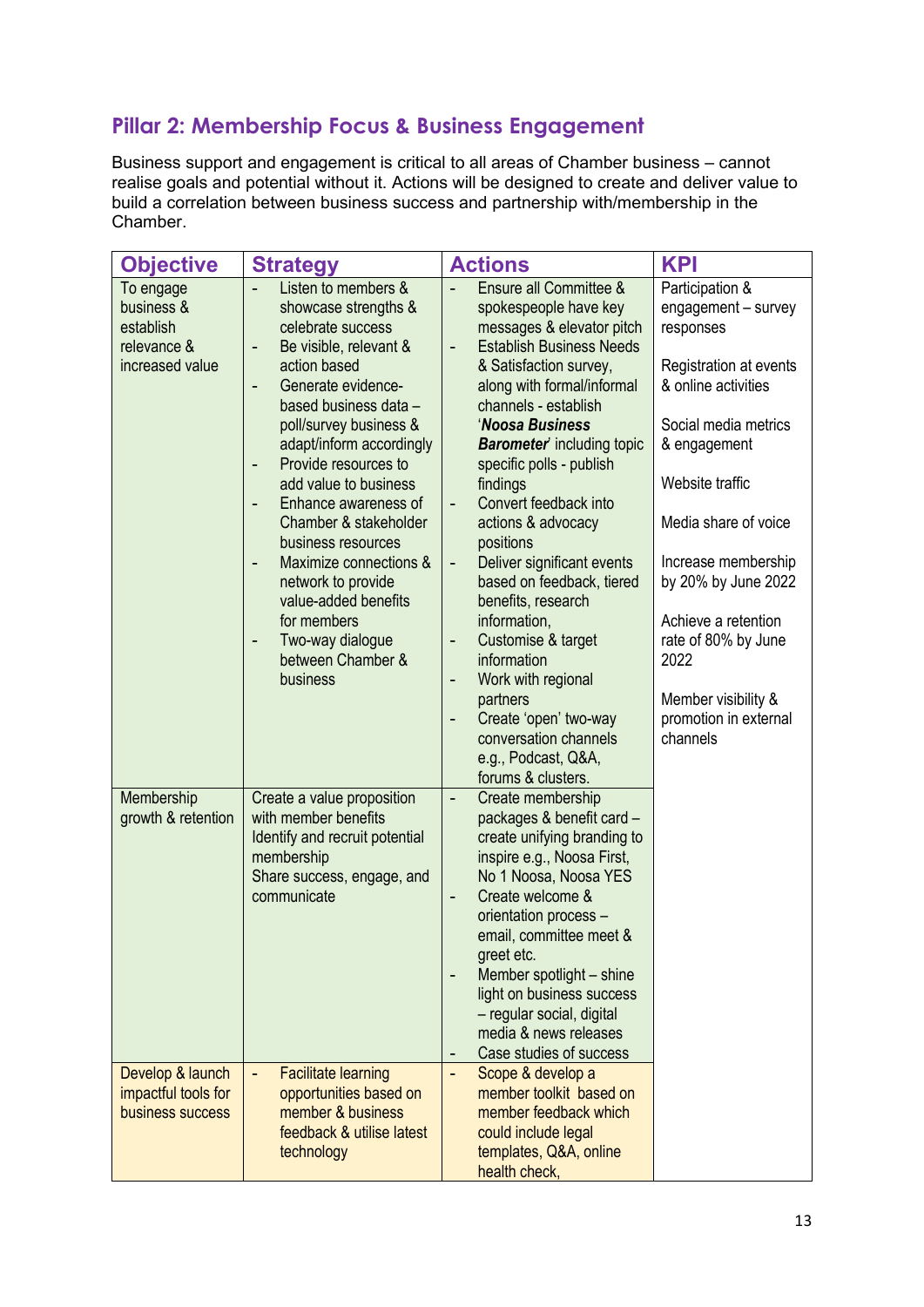### **Pillar 3: Earning a seat at the table – a united voice**

The Noosa Chamber of Commerce & Industry will proactively advocate for local business opportunity and success by identifying and establishing positions on critical issues and providing its members with public policy resource and access to local, state, national elected and appointed officials. It will cultivate and support future focused, inclusive, and engaged leaders.

| <b>Objective</b>                                                                                                                                                                            | <b>Strategy</b>                                                                                                                                                                                                                                                                                                                                                                                                                                                                                                                                                                                                                                                                                                                                  | <b>Actions</b>                                                                                                                                                                                                                                                                                                                                                                                                                                    | <b>KPI</b>                                                                                                                                                                                                                                                                                                  |
|---------------------------------------------------------------------------------------------------------------------------------------------------------------------------------------------|--------------------------------------------------------------------------------------------------------------------------------------------------------------------------------------------------------------------------------------------------------------------------------------------------------------------------------------------------------------------------------------------------------------------------------------------------------------------------------------------------------------------------------------------------------------------------------------------------------------------------------------------------------------------------------------------------------------------------------------------------|---------------------------------------------------------------------------------------------------------------------------------------------------------------------------------------------------------------------------------------------------------------------------------------------------------------------------------------------------------------------------------------------------------------------------------------------------|-------------------------------------------------------------------------------------------------------------------------------------------------------------------------------------------------------------------------------------------------------------------------------------------------------------|
| Earn a 'seat at<br>the table' of<br>key decision<br>makers                                                                                                                                  | Be visible & knowledgeable<br>$\bullet$<br>Encourage committee & future<br>$\bullet$<br>staff to create connections with<br>community & business groups<br>Build credibility by providing<br>$\bullet$<br>important information to assist<br>these groups in action & decision<br>making<br>Build key relationships with 3<br>$\bullet$<br>tiers of government to facilitate<br>trust<br>Convene leaders &<br>stakeholders on key issues<br>Be a conduit between business<br>$\bullet$<br>community & government -<br>facilitate access & relationships<br>Position as a trusted resource &<br>advisor to government re key<br>topics based on evidence & data<br>Increase access to key<br>$\bullet$<br>government staff & elected<br>officials | Develop roster of<br>speaking<br>engagements/event<br>attendance for<br>committee<br>Develop key forum,<br>events & influencer<br>list<br>Develop strategic<br>$\blacksquare$<br>well-run events,<br>workshops,<br>stakeholder updates,<br>and outreach<br>Expand website to<br>include elected<br>officials directory<br>Feature stories &<br>content including<br>committee members<br>at key events & with<br>relevant stakeholders            | Chamber participation<br>Stakeholder<br>engagement<br>Go to reference point<br>for business<br><b>Enquiry numbers</b><br>Local & state policy<br>influence results from<br>Chamber input<br>Participation/network<br>with other associations<br>Website traffic google<br>analytics<br>Social media metrics |
| Promote<br>sound public<br>policy to<br>benefit<br>members &<br>businesses in<br>line with local<br>lifestyle values<br>Strengthen<br>Chamber &<br>business<br>association<br>relationships | Establish & publish clear position<br>$\bullet$<br>on issues & policy<br>Selecting priority business<br>$\bullet$<br>issues to endorse aligned with<br>Chamber plan & values.<br>Accurately represent business<br>$\bullet$<br>community interests through<br>identification & assessment<br>Quote data & member feedback<br>$\bullet$<br>to inform & establish key issues<br>Create a quarterly Top 5<br>Actively advocate on key issues<br>Develop reciprocal memberships<br>÷,<br>between key organisations<br>Develop MOU between business<br>associations/chambers                                                                                                                                                                          | Policy section on<br>$\overline{\phantom{a}}$<br>website<br>Policy updates &<br>quotes on social<br>media with links to<br>website<br>Linked In blogs<br>$\overline{\phantom{a}}$<br>Identify & develop<br>٠<br>knowledgeable,<br>inclusive & engaged<br>influencers - provide<br>regular updates &<br>communications,<br>meet one on one<br>Prepare pitch for<br>$\qquad \qquad \blacksquare$<br>stakeholders &<br>propose to key<br>influencers |                                                                                                                                                                                                                                                                                                             |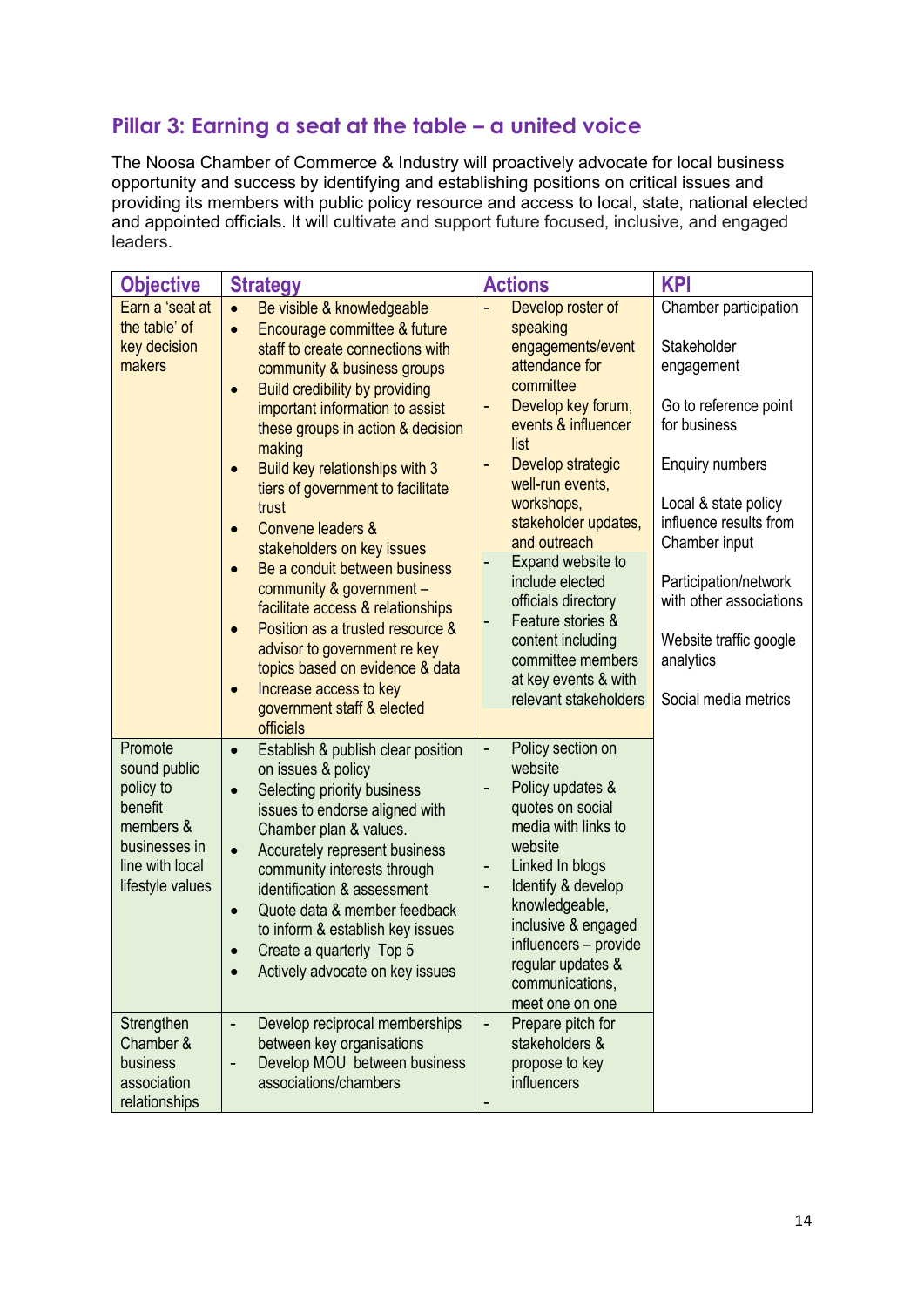### **Pillar 4: Building the brand - sharing our story**

To grow awareness, engagement, share of voice and to realise strategic goals, Noosa Chamber of Commerce & Industry needs to further develop its brand through storytelling, consistent messaging, and quality content (images, video, film), increasing its targeted marketing and promotions, particularly on digital and social media. This can be achieved by understanding and engaging members and businesses and featuring visual examples of industry, stakeholder and community collaboration with industry, stakeholders, and the community. Focus should be on effective and inspiring communication of our story - the programs, projects, events, and resources available that deliver value and support for members and businesses.

| <b>Objective</b>                                                                          | <b>Strategy</b>                                                                                                                                                                                                                                                                                                                                                                      | <b>Actions</b>                                                                                                                                                                                                                                                                                                                                                                                            | <b>KPI</b>                                                                                                                                                                                                                  |
|-------------------------------------------------------------------------------------------|--------------------------------------------------------------------------------------------------------------------------------------------------------------------------------------------------------------------------------------------------------------------------------------------------------------------------------------------------------------------------------------|-----------------------------------------------------------------------------------------------------------------------------------------------------------------------------------------------------------------------------------------------------------------------------------------------------------------------------------------------------------------------------------------------------------|-----------------------------------------------------------------------------------------------------------------------------------------------------------------------------------------------------------------------------|
| Communications<br>Plan                                                                    | Develop a communications<br>plan - communications<br>objectives, key messages,<br>positioning, stakeholders,<br>target audiences, benefits,<br>channels & actions                                                                                                                                                                                                                    | Develop plan brief<br>$\bullet$<br><b>Appoint staff</b><br>$\bullet$<br>member/consultant<br>Agree plan including key<br>$\bullet$<br>messages & 'elevator pitch'                                                                                                                                                                                                                                         | Plan produced &<br>agreed before AGM<br>end of year<br>Revised website<br>launched before AGM<br>Use Google Analytics                                                                                                       |
| Building a<br>memorable and<br>engaging brand                                             | Continue to develop &<br>evolve the Chamber brand &<br>story to increase awareness<br>& consistency                                                                                                                                                                                                                                                                                  | Develop strap/position line<br>$\overline{\phantom{a}}$<br>Develop asset/style<br>$\overline{\phantom{0}}$<br>guidelines<br>Include section on website<br>÷,<br>for members                                                                                                                                                                                                                               | to monitor number of<br>Monthly website<br>visitors, time spent on<br>website & bounce rate                                                                                                                                 |
| <b>Build Digital &amp;</b><br>Social Media<br>presence, share<br>of voice &<br>engagement | Launch new/upgraded<br>$\bullet$<br>website aligned with<br>communication goals<br>and branding &<br>implement a continuous<br>review process<br>throughout the year.<br>Encourage user<br>$\bullet$<br>generate content and<br>celebrate business<br>member success via<br>social media<br>Increase opportunities<br>$\bullet$<br>for membership<br>awareness and<br>participation. | Review Chamber website &<br>$\frac{1}{2}$<br>social media against best<br>practice, high performing<br>platforms - ensure<br>membership section, value<br>& benefits are included<br>Develop refresh & content<br>-<br>update plan to enhance<br>video & image content -<br>include content generating<br>stakeholders, businesses &<br>consider paid photographer/<br>videographers for hero<br>projects | Goal completion - call<br>to action by clicking:<br>phone number,<br>email address,<br>subscribe to<br>newsletter or<br>completing enquiry<br>form<br>Media coverage<br>Positive mentions<br>Articles matched to<br>agendas |
| Media & PR                                                                                | Develop a strong working<br>relationship with media to<br>establish a "go to" or<br>"top of mind" status for<br>interviews & information on<br>all business-related issues.                                                                                                                                                                                                          | Update media list & contacts<br>$\bullet$<br>- include social influencers<br>& stakeholder PR channels<br>Provide regular news<br>$\bullet$<br>releases, & business<br>updates<br>Pitch stories to media<br>$\bullet$<br>Produce a Business Fact<br>Sheet to promote to trade<br>partners & events                                                                                                        |                                                                                                                                                                                                                             |